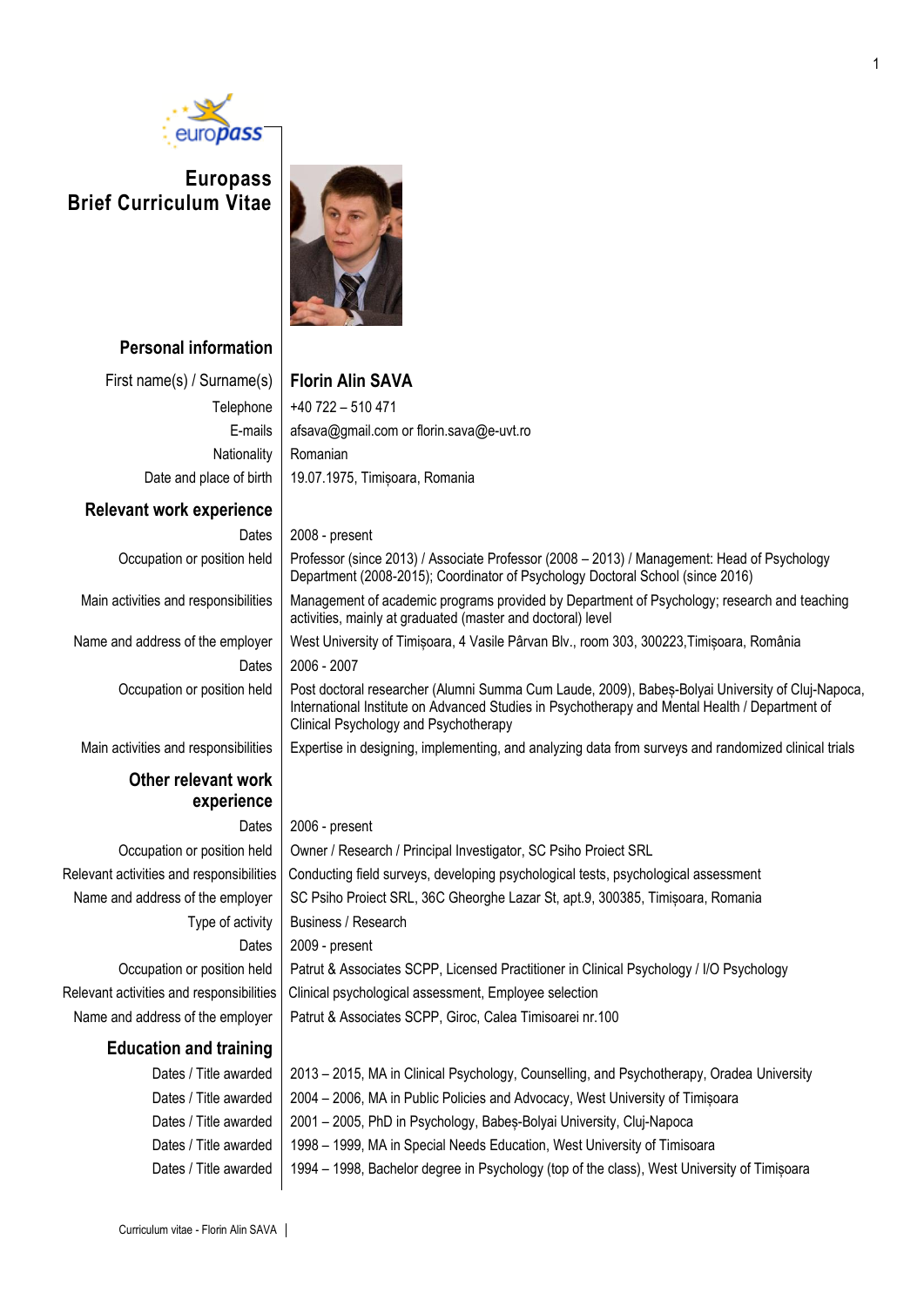|                                                                          | 2002 (1 month), Central European University, Budapest, Hungary, a policy analysis course<br>2000 (2 months), Ann Arbor University of Michigan, USA, training in intermediate and advanced data<br>analysis techniques<br>1999 (3 months) Erasmus student during the spring semester at Jonkoping University, Sweden                                                                                                                                                                                                                                                                                                                                                                                                                                                                                                  |         |                                                                              |                  |                     |  |
|--------------------------------------------------------------------------|----------------------------------------------------------------------------------------------------------------------------------------------------------------------------------------------------------------------------------------------------------------------------------------------------------------------------------------------------------------------------------------------------------------------------------------------------------------------------------------------------------------------------------------------------------------------------------------------------------------------------------------------------------------------------------------------------------------------------------------------------------------------------------------------------------------------|---------|------------------------------------------------------------------------------|------------------|---------------------|--|
| Personal skills and<br>competences                                       |                                                                                                                                                                                                                                                                                                                                                                                                                                                                                                                                                                                                                                                                                                                                                                                                                      |         |                                                                              |                  |                     |  |
| Mother language                                                          | Romanian                                                                                                                                                                                                                                                                                                                                                                                                                                                                                                                                                                                                                                                                                                                                                                                                             |         |                                                                              |                  |                     |  |
| Other languages                                                          |                                                                                                                                                                                                                                                                                                                                                                                                                                                                                                                                                                                                                                                                                                                                                                                                                      |         |                                                                              |                  |                     |  |
| Self-assessment                                                          | Understanding                                                                                                                                                                                                                                                                                                                                                                                                                                                                                                                                                                                                                                                                                                                                                                                                        |         | <b>Speaking</b>                                                              |                  | <b>Reading</b>      |  |
| European level (*)                                                       | Listening                                                                                                                                                                                                                                                                                                                                                                                                                                                                                                                                                                                                                                                                                                                                                                                                            | Reading | Listening                                                                    | Reading          | Listening           |  |
| <b>English</b>                                                           | C <sub>1</sub>                                                                                                                                                                                                                                                                                                                                                                                                                                                                                                                                                                                                                                                                                                                                                                                                       |         | Experienced user C1 Experienced user C1 Experienced user C1                  | Experienced user | C1 Experienced user |  |
| French                                                                   | <b>B1</b>                                                                                                                                                                                                                                                                                                                                                                                                                                                                                                                                                                                                                                                                                                                                                                                                            |         | Independent user B1 Independent user B1 Independent user B1 Independent user |                  | B1 Independent user |  |
| <b>Research skills</b><br>Scientometric indices and<br>А.<br>identifiers | Hirsch index: 11 (Web of Science - Cited Reference Search), 11 (Scopus), 17 (Google Scholar).<br>Total citations: 233 (Web of Science); 311 (Scopus); 1051 (Google Scholar)<br>23 articles indexed in Scopus and/or Web of Science (in 10 of them serving as the first author)<br>ORCID ID: orcid.org/0000-0001-8898-1306<br>ResearcherID (Web of Science): C-1427-2011<br>Scopus Author ID: 6701683474                                                                                                                                                                                                                                                                                                                                                                                                              |         |                                                                              |                  |                     |  |
| <b>B.</b> Editorial services                                             | 2018 – present, Consulting Editor for the European Journal of Personality (Wiley, Web of Science, Q1,<br>$IF = 3.70$<br>2009 - present, Co-Editor in Chief for the Romanian Journal of Applied Psychology (indexed in<br>PsycINFO, Scopus, ERIH Plus, DOAJ, CrossRef, EBSCO Academic Ultimate Search)<br>2007 – present, Ad-hoc reviewer for several Web of Science journals in the field of personality and<br>social psychology (Social Cognition, Journal of Personality, European Journal of Social Psychology),<br>as well as in the field of clinical psychology / psychotherapy (Journal of Consulting and Clinical<br>Psychology, Journal of Cognitive Behavioral Psychotherapies, Journal of Psychopathology and<br>Behavioral Assessment, Journal of Rational-Emotive and Cognitive-Behavior Therapy etc.) |         |                                                                              |                  |                     |  |
| <b>Inventions / trademarks</b><br>C.                                     | DECAS. Profilul de personalitate în versiunea Big Five [DECAS. The Big Five personality profile].<br>Registered at OSIM. Official Bulletin of Industrial Properties - Trademarks section, Part 1. nr.9/2010, nr.<br>M 2010 06166 din 26.08.2010. (Psiho Proiect SRL)                                                                                                                                                                                                                                                                                                                                                                                                                                                                                                                                                 |         |                                                                              |                  |                     |  |
| D. Awards and positions<br>(selection)                                   | 2016 – present, President of CNATDCU commission (national academic accreditation council in<br>psychology, educational sciences, and sport sciences) and member of CNATDCU General Council<br>2016, Chair of the 16th edition of the European Conference on Personality<br>2016 – present, Member in the Executive Committee of European Association on Personality<br>Psychology (www.eapp.org)<br>2015 - 2016, Nominated in the Ministry of Education Commission (no. 5964 / 11.12.2015) for                                                                                                                                                                                                                                                                                                                       |         |                                                                              |                  |                     |  |
|                                                                          | establishing the quality of doctoral theses and research ethics<br>2017, First prize (5000 lei), Best Researcher in Social and Political Sciences, West University Gala<br>2009, The second prize (5000 euro), University Professor of the Year, Education Award Gala, A<br>national prize provided by Dinu Patriciu Foundation<br>http://www.premiileineducatie.ro/castigatori/castigator/22/<br>2009, The best young researcher (up to 35) from West University of Timisoara, Romania<br>2009 - 2017, Member of the Social Science Commission, National Research Council (CNCS)<br>2011, Ranked third in AdAstra Ranking of international individual contributions in the field of<br>Psychology (2002-2011)                                                                                                       |         |                                                                              |                  |                     |  |
|                                                                          |                                                                                                                                                                                                                                                                                                                                                                                                                                                                                                                                                                                                                                                                                                                                                                                                                      |         |                                                                              |                  |                     |  |
| Curriculum vitae - Florin Alin SAVA                                      |                                                                                                                                                                                                                                                                                                                                                                                                                                                                                                                                                                                                                                                                                                                                                                                                                      |         |                                                                              |                  |                     |  |

**Overseas experience** 2011, 2015 (1 month each), University of North Carolina at Chapel Hill, SUA, Department of

Professor Ricardo Garcia Mira, ricardo.garcia.mira@udc.es)

supervision of Professor Brian T. Yates, brian.yates@me.com)

Psychology (under supervision of Professor B. Keith Payne, payne@unc.edu)

2007 (1 month), University of Coruna, Spain, Department of Psychology (under supervision of

2007 (2 months), American University, Washington DC, USA, Department of Psychology (under

2002 (1 month), Paris V University, Social Psychology Lab, PhD documentation stage